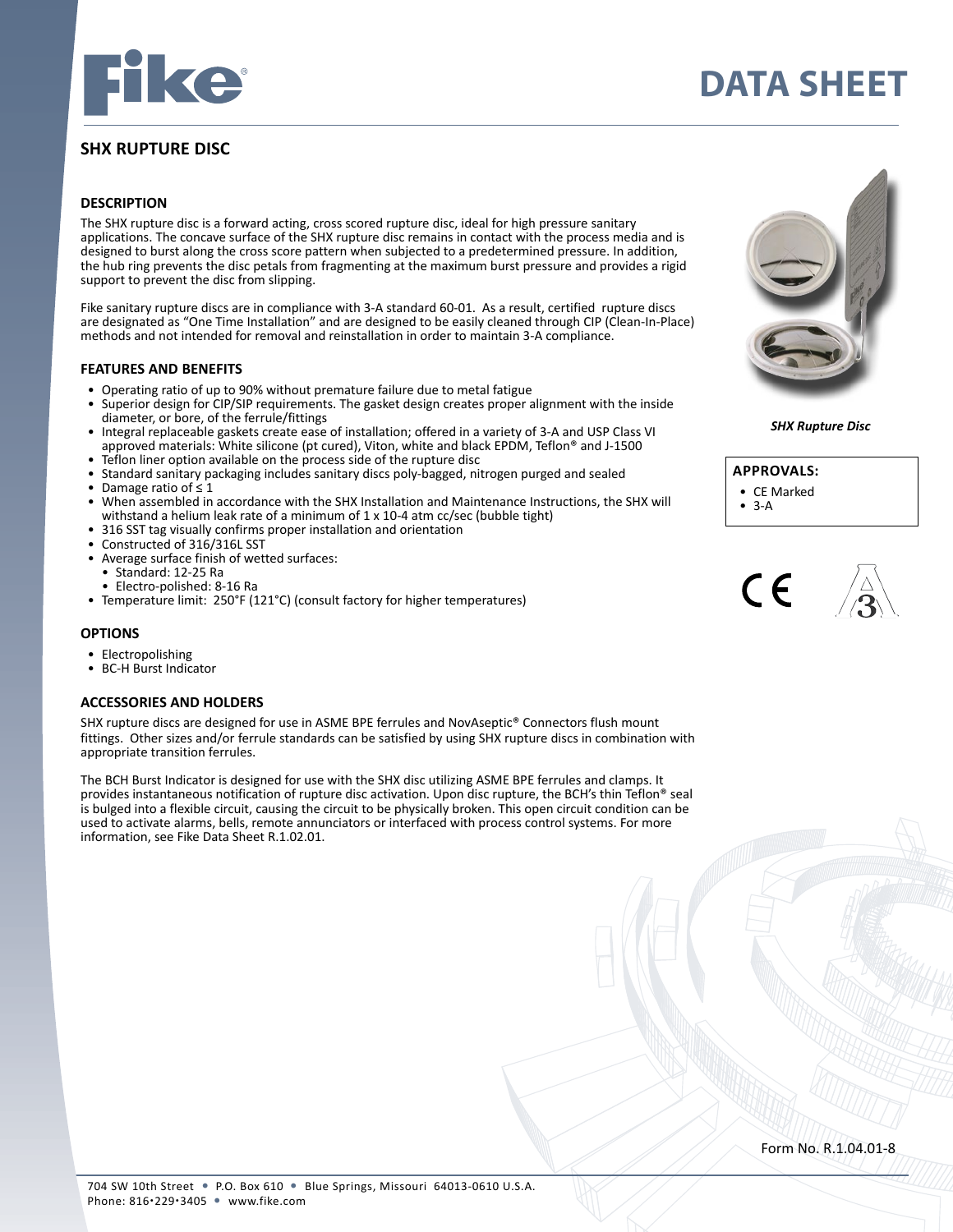### **LOW PRESSURES - STANDARD 13 MHHM CLAMP**

|                 | <b>Max. Pressure Rating</b> |             |  |
|-----------------|-----------------------------|-------------|--|
| 13 MHHM         | 1.5 IN                      | <b>2 IN</b> |  |
| @ 72°F (22°C)   | 500                         | 450         |  |
| @ 250°F (121°C) | 300                         | 300         |  |

• One-piece design

• 316/316L SST construction

### **HIGH PRESSURES - MODIFIED 13 MHP CLAMP (A8647-100-X)**

|                 | <b>Max. Pressure Rating</b> |      |  |
|-----------------|-----------------------------|------|--|
| A8647-100-X     | 1.5 IN                      | 2 IN |  |
| @ 72°F (22°C)   | 1500                        | 1000 |  |
| @ 250°F (121°C) | 1200                        | 800  |  |

*Note: clamp assemblies sold separately* 

- The A8647-100-X is recommended for high pressures
- This modified 13MHP clamp is notched to allow the rupture disc tag to extend beyond the assembly
- Assembly includes bolts, washers and nuts

• 316/316L SST construction

# **MINIMUM/MAXIMUM BURST PRESSURES IN PSIG (BARG) @ 72°F (22°C)**

|               |    | 316/316L SST    |                  |  |  |
|---------------|----|-----------------|------------------|--|--|
| IN            | DN | Min BP          | Max BP           |  |  |
| 1.5           | 40 | 330<br>(22.76)  | 1500<br>(103.42) |  |  |
| $\mathcal{P}$ | 50 | 300<br>(200.68) | 1000<br>(68.95)  |  |  |

# **AVAILABLE MANUFACTURING RANGES**

| Available<br><b>Manufacturing Ranges</b> |  |  |
|------------------------------------------|--|--|
| $+0/-10%$                                |  |  |
| $+0/-5%$                                 |  |  |
| 7ero                                     |  |  |

### **PERFORMANCE TOLERANCE**

| <b>Tolerance</b> |     |  |  |
|------------------|-----|--|--|
| r oz             | 10% |  |  |

# **GASKET INFORMATION**

| <b>Gasket Material</b> | <b>Minimum Service Temperature</b> | <b>Maximum Service Temperature</b> |  |
|------------------------|------------------------------------|------------------------------------|--|
| White EPDM*            | $-40^{\circ}$ F (-40 $^{\circ}$ C) | 250°F (121°C)                      |  |
| Black EPDM             | $-40^{\circ}$ F (-40 $^{\circ}$ C) | 250°F (121°C)                      |  |
| PTFE (Teflon)          | $-20^{\circ}$ F (-28 $^{\circ}$ C) | 250°F (121°C)                      |  |
| Silicone               | $-40^{\circ}$ F (-40 $^{\circ}$ C) | 250°F (121°C)                      |  |
| Viton <sup>®</sup>     | $-20^{\circ}$ F (-28 $^{\circ}$ C) | 250°F (121°C)                      |  |
| J-1500 (Filled PTFE)   | $-20^{\circ}$ F (-40 $^{\circ}$ C) | 250°F (121°C)                      |  |

*\* 3-A approval applies to all gaskets except white EPDM. All gaskets are USP Class VI approved.* 

*Notes: PTFE Teflon is subject to cold flow in gasketed connections and may result in leakage and/or the need for frequent re-tightening. J-1500 is a filled PTFE composite that is highly resistant to cold flow and is a preferable alternative to PTFE in most applications.*